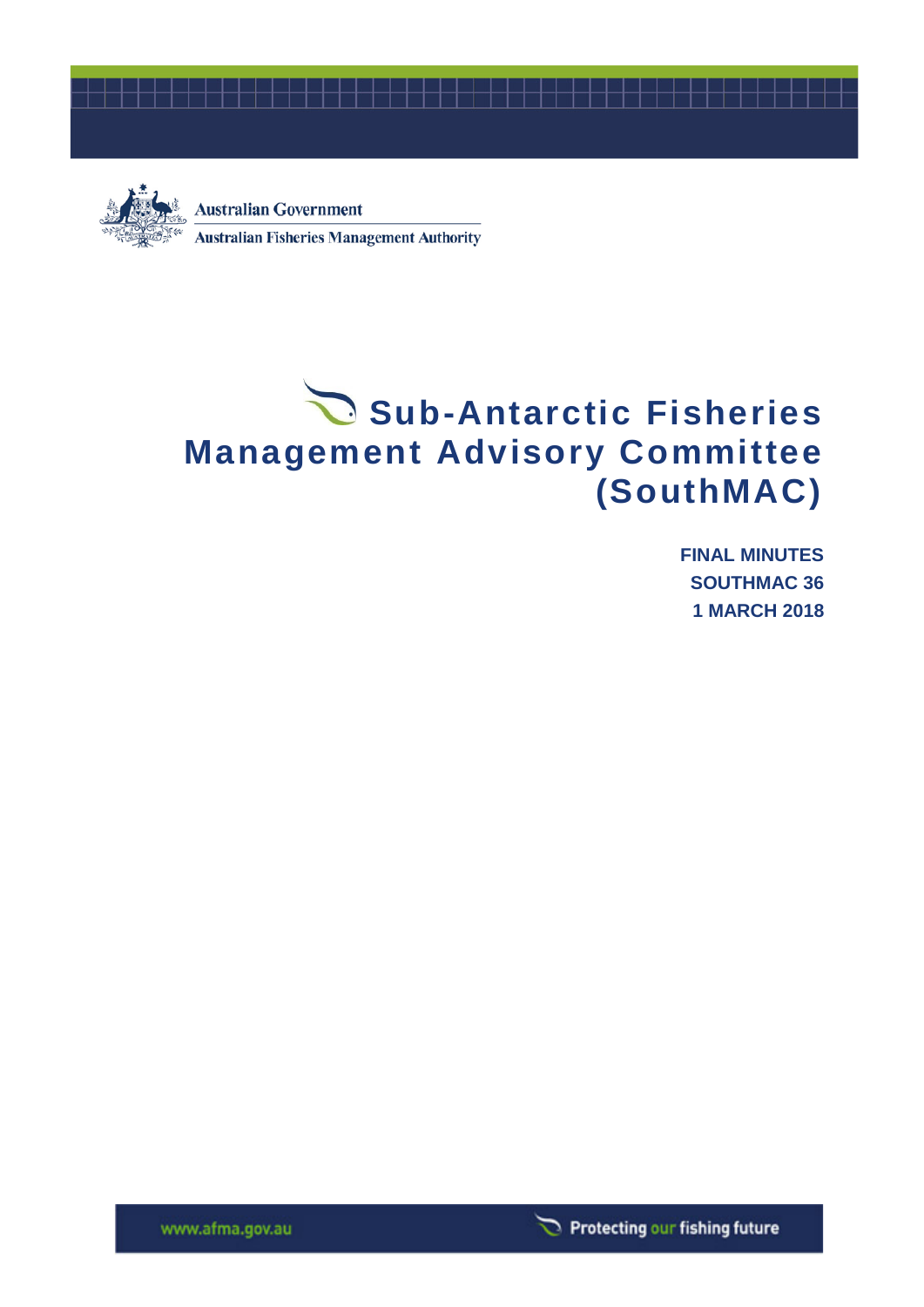#### **SUB-ANTARCTIC FISHERIES MANAGEMENT ADVISORY COMMITTEE (SouthMAC)**

**CHAIR**: Mr Peter Neville **Date:** 1 March 2018 **Venue**: CSIRO Marine Laboratories, Hobart

# **Attendance**

#### **Members**

Mr Peter Neville, Chair Mr Martin Exel, Industry Member Ms Lihini Weragoda, Australian Antarctic Division Mr Jon Bryan, Conservation Member Ms Jo Fisher, AFMA Member Ms Sarah Kirkcaldie (Executive Officer)

#### **Observers**

Dr Rich Hillary, CSIRO Mr Rhys Arangio, Industry

# **Introduction**

The thirty sixth meeting of the Sub-Antarctic Fisheries Management Advisory Committee (SouthMAC 36) was held in Hobart on 1 March 2018.

The key items on the agenda were:

- $\triangleright$  Fishery assessment plans;
- $\triangleright$  lost longline gear in the Heard Island and McDonald islands Fishery (HIMIF);
- $\triangleright$  extension of Macquarie Island Toothfish longline season; and
- $\geq$  25.5% minimum quota holding for trawl access in HIMIF.

# **Agenda item 1 - Preliminaries**

SouthMAC 36 was opened at 9.10 am on 1 March 2018 by the Chair, Mr Peter Neville.

Mr Neville welcomed the attendance of members, as well as the observers, Dr Rich Hillary (CSIRO) and Mr Rhys Arangio (Austral Fisheries Pty Ltd).

#### **1.1 Declaration of interests**

As outlined in the *Fisheries Administrations Act 1991* and AFMA Fisheries Management Paper No. 1, all members (but not permanent observers or invited participants) of SouthMAC must declare any pecuniary interest in the Fishery at the commencement of the meeting and also at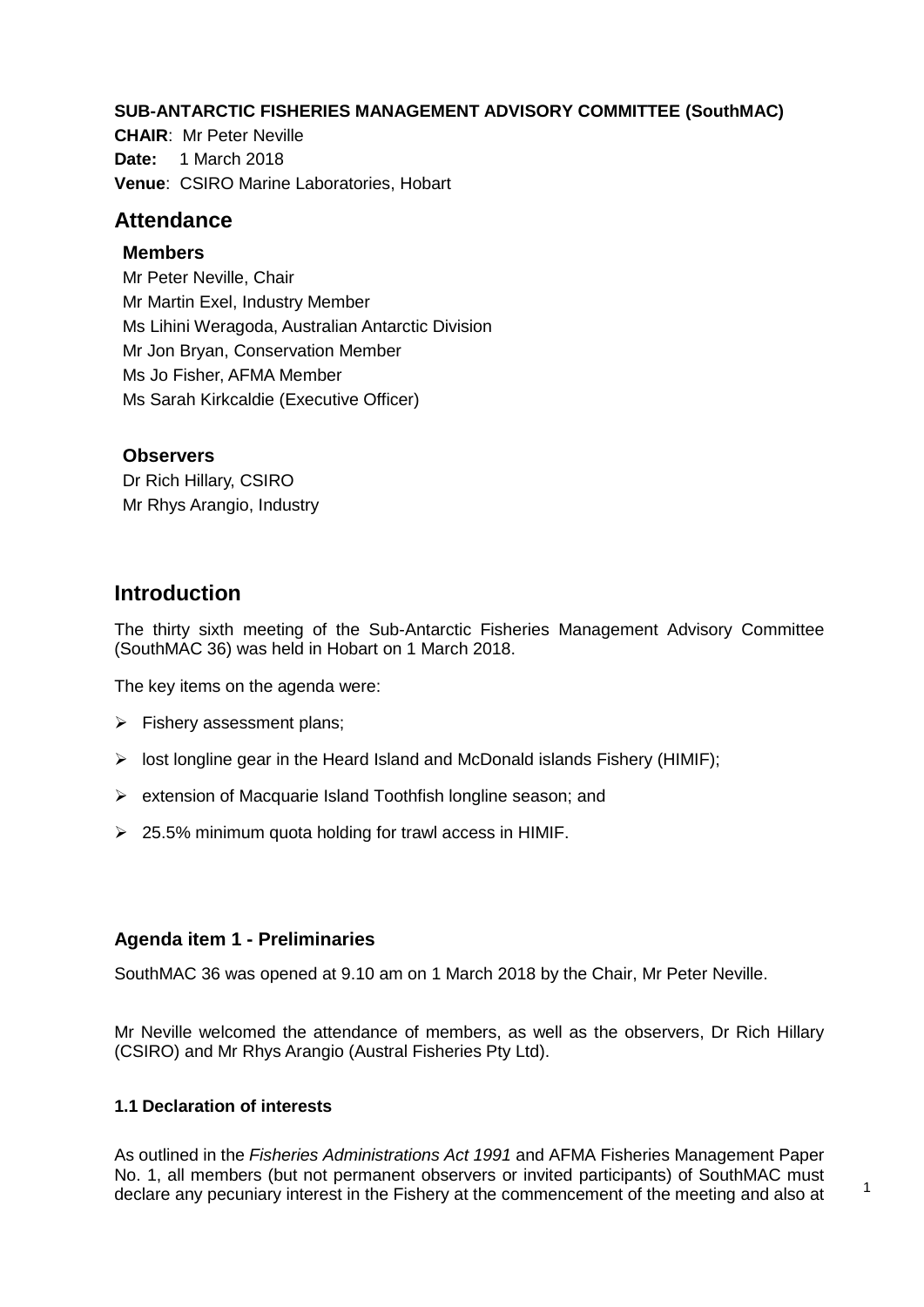the commencement of each agenda item. If a member discloses an interest in an item, the member must absent themselves from the meeting before the item is considered and the MAC must make a decision as to whether the member can participate in the discussion and in making of a recommendation or remain absent from the meeting for the item.

Mr Neville declared that he was the Principal of a fisheries consulting business (P.J.Neville & Associates) and Chair of the Northern Territory Barramundi Fishery and Chair Fisheries Research and Development Corporation's (FRDC's) recreational fishing sub-program. Mr Neville advised that he has no pecuniary interest in the sub-Antarctic fisheries.

Mr Exel advised that he is the General Manager, Environment and Policy, Austral Fisheries Pty Ltd. Austral Fisheries P/L owns Statutory Fishing Rights (SFRs) in the Australian sub-Antarctic fisheries and waters under the jurisdiction of Commission for the Conservation of Antarctic Marine Living Resources (CCAMLR). Mr Exel also declared that he is a Director of the Institute of Marine and Antarctic Studies (IMAS), member and public officer of the Commonwealth Fisheries Association (CFA), member of the South East Trawl Fishing Industry Association (SETFIA), Deputy Chair of the Great Australian Bight Industry Association and Member of Coral Sea Fishers Association. Mr Exel further advised that he is a member of the "National Benefit Assessment Panel" for the Marine National Facility (the RV Investigator). He was not aware of any investigation or prosecution action by AFMA against his Company or of any legal action taken by his Company against AFMA.

Ms Lihini Weragoda advised that she is an employee of the AAD and her colleagues conduct the HIMI stock assessment. Ms Weragoda attends international meetings related to Antarctic fisheries and has no pecuniary interest in Antarctic fisheries and her salary is not dependent on AAD, industry and other research collaborations.

Mr Jon Bryan advised he is a part-time employee of the Tasmanian Conservation Trust. Mr Bryan stated that he is a member on a number of Tasmanian fisheries advisory committees including recreational, scallop, abalone, crustacean and scalefish, board member for the Tasmanian Association for Recreational Fishing (TARfish) and recreational diving clubs but has no pecuniary interest in Antarctic fisheries.

Ms Fisher advised she is employed by AFMA and is the Manager for Antarctic fisheries and has no pecuniary interest in the sub-Antarctic fisheries.

Ms Kirkcaldie advised she is employed by AFMA, is also the Executive Officer for SARAG and Southern Bluefin Tuna MAC and has no pecuniary interest in the sub-Antarctic fisheries.

Mr Arangio advised he is employed by Austral Fisheries P/L who hold SFRs in the Australian sub-Antarctic Fisheries. He is also the Executive Officer of COLTO. Mr Arangio is not aware of any investigation or prosecution action by AFMA against Austral Fisheries or of any legal action taken by Austral against AFMA.

Dr Hillary advised that he is employed by CSIRO and is the Principal Investigator of the MITF stock assessment. He also advised that he is a member of AFMA's Southern Bluefin Tuna Management Advisory Committee (SBTMAC) and Tropical Tuna RAG. Dr Hillary advised that he has no pecuniary interests in the sub-Antarctic fisheries.

Mr Exel and Mr Arangio declared their interest under agenda items 6, 7, 11, 13 and 17a and Dr Rich Hillary declared his interest under agenda item 28. These three members and observers left the room. SouthMAC then discussed whether the members and observers needed to leave the room for any agenda items; it was agreed that, as their input was essential to the agenda items, they should remain in the meeting room for all discussions but not any recommendations.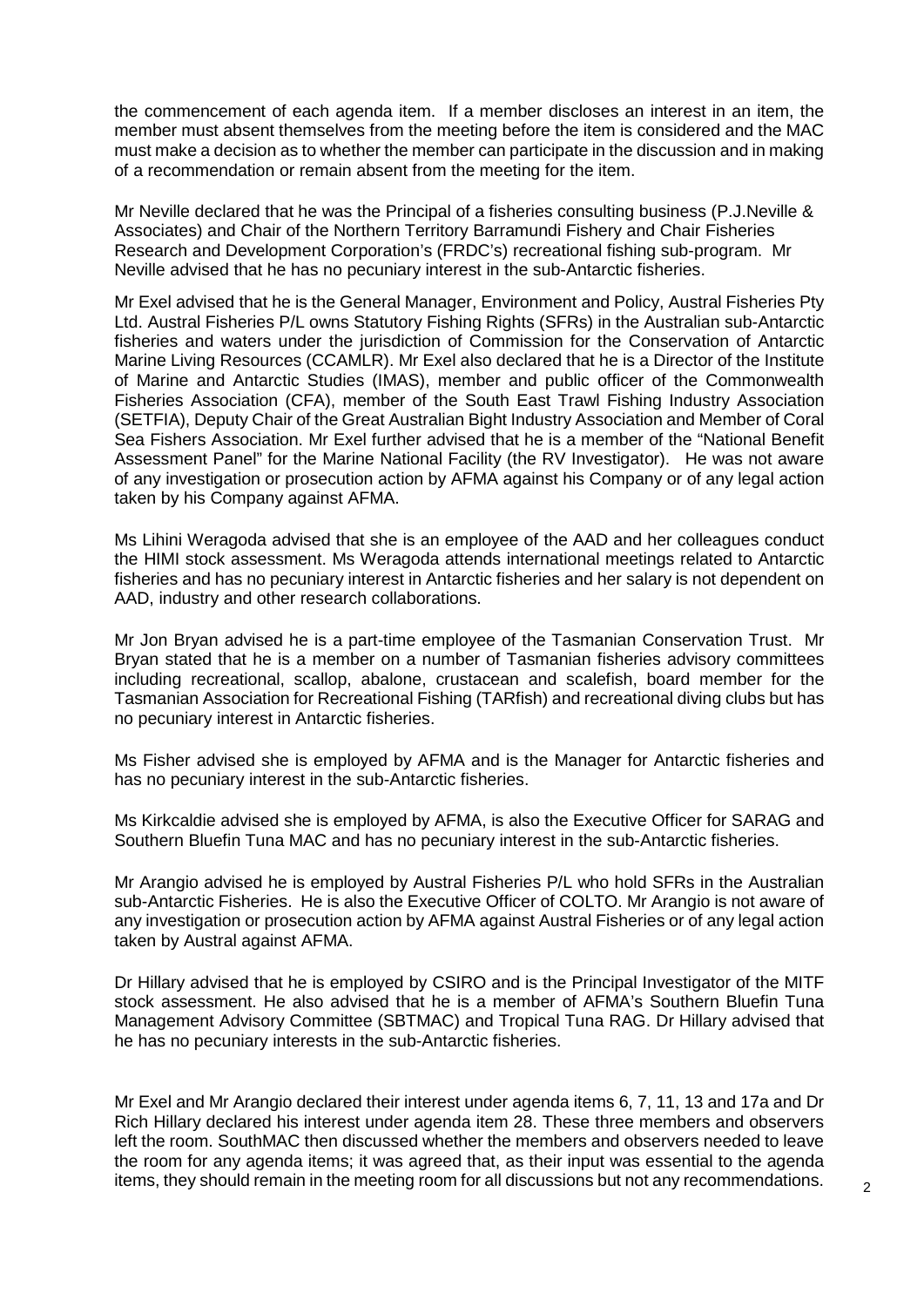# **1.2 Apologies**

Apologies were received from Dr Malcolm Haddon, CSIRO and Mr Malcolm McNeill, Industry.

#### **1.3 Adoption of agenda**

SouthMAC adopted the agenda with the addition of the following agenda items:

- Chair's summary of SARAG outcomes to be discussed after agenda item 2; and
- Monterey Bay slavery operations, Wentworth Group, Integrated Marine Observer System (IMOS), and SouthMAC membership to be discussed under agenda item 17 other business.

# **Agenda item 2 – Minutes from SouthMAC 35 and November teleconference**

Members noted that the draft minutes from SouthMAC 35 held on 18 May 2017 were circulated for comment on 7 June 2017. Comments were received from Mr Martin Exel, Industry, Mr Rhys Arangio, Industry and Ms Amy Young, AAD. Members noted that the minutes from the SouthMAC 35 meeting have now been finalized.

SouthMAC noted that the draft minutes from the teleconference held on 7 November 2017 were circulated on 22 November 2017. Comments were received from Ms Lihini Weragoda, AAD and Mr Malcolm McNeill, Industry. Members noted that these comments have been incorporated and minutes from the November 2017 teleconference have now been finalized.

# **Agenda item 2 b - SARAG summary from SouthMAC Chair**

The Chair gave a summary of the major outcomes from the SARAG (SARAG 57) meeting held on 28 February 2018. SouthMAC noted that:

- It is a non-assessment year for the Macquarie Island Toothfish Fishery (MITF) and that SARAG will be considering a data summary by CSIRO at its next meeting;
- SARAG supported a proposal, submitted to the AFMA Research Committee by CSIRO, to develop a bespoke stock assessment model for MITF to refine and improve current assessment, to be discussed by SouthMAC at Agenda Item 8;
- The longline season extension trial is underway in Heard Island and McDonald islands Fishery (HIMIF) with setting hook requirements for the season extensions. The minimum hook set requirement for the 1-14 April period has not been met and industry indicated that they are not willing to commit to setting hooks in the daylight only in the 1-14 April period just to complete the trial. AAD and AFMA agreed to develop criteria to assess trials;
- SARAG discussed tagging mortality and noted that observers will be encouraged to share any information that may improve survivability of Patagonian toothfish;
- AAD produced a discussion paper with a preliminary analysis that noted the decline in catch rates in the HIMIF. SARAG noted that catch rates had improved slightly towards the end of the 2016/17 season and there was no need for a stock assessment in 2018 (HIMI toothfish stock assessment is biennial);
- A re-estimation of natural mortality has not been finalized and SARAG noted that this is extremely difficult to do;
- AAD provided a summary of the Kerguelen Symposium noting that it was very successful with participation from scientists from varying disciplines, policy makers and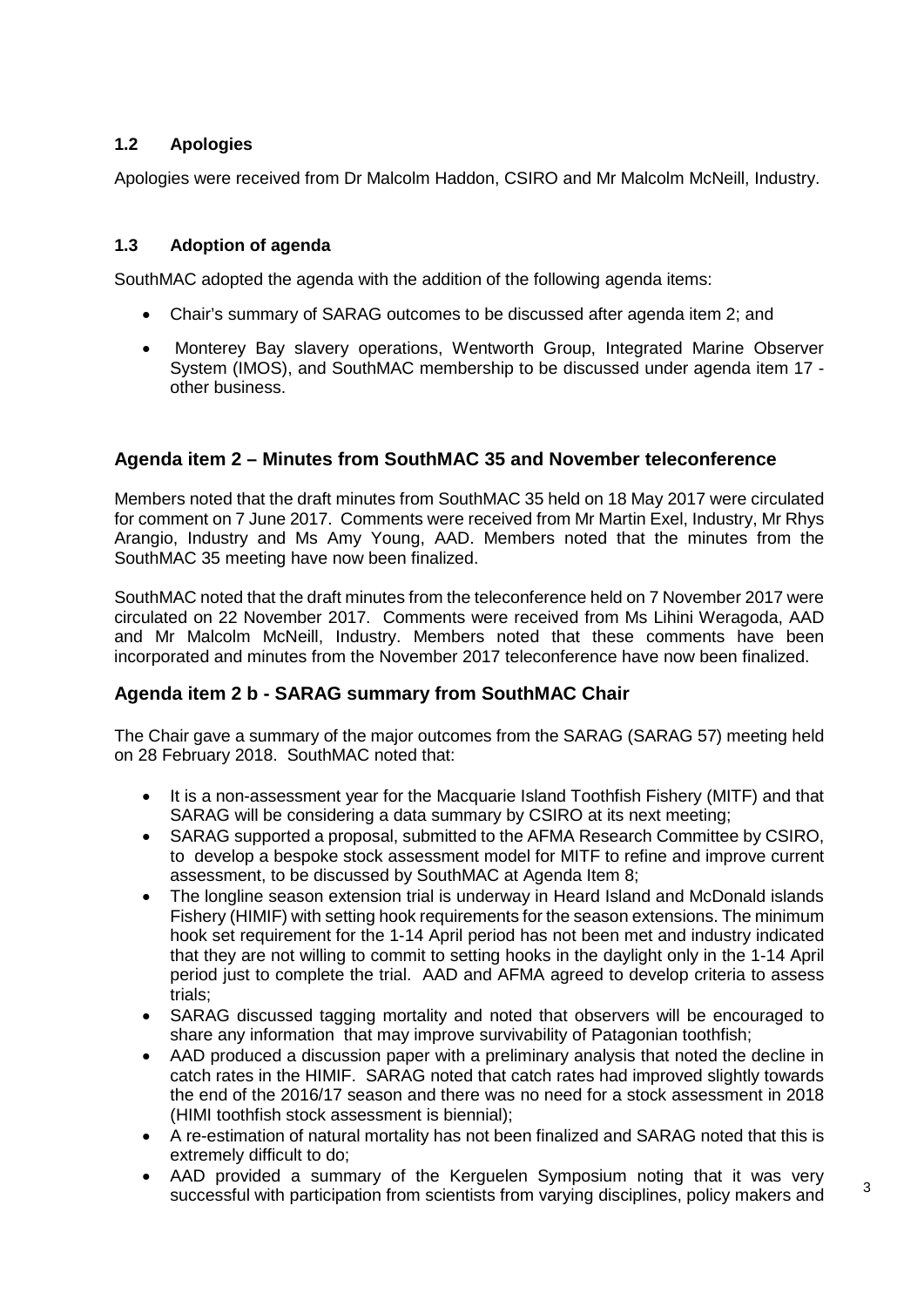fishing industry from both Australia and France. AAD advised that in the next 12 months there should be a publication with all papers presented and noted a desire by both Australian and French participants to hold the Symposium more often in recognition of the value it has for collaborations;

- Industry advised that the Wentworth group of concerned scientists are putting HIMI through an environmental accounting framework; and
- SARAG agreed that climate change is a watching brief and noted the work of AFMA and CCAMLR in this area.

# **Agenda item 3 – Action arising from SouthMAC 35**

SouthMAC discussed the action arising from SouthMAC 35.

| <b>Item</b>  | <b>Action arising from SouthMAC 35</b>                                                                                                                                                                                                                                                                                                                                                                                                                                                                                                                                                                                                                                                                                                                                                                                                                                                                                                                                                                                                                                                                                                                  | <b>Status</b>                                                                                                                                                                                                                                                                                                                                                                                                                                                                                                                                       |
|--------------|---------------------------------------------------------------------------------------------------------------------------------------------------------------------------------------------------------------------------------------------------------------------------------------------------------------------------------------------------------------------------------------------------------------------------------------------------------------------------------------------------------------------------------------------------------------------------------------------------------------------------------------------------------------------------------------------------------------------------------------------------------------------------------------------------------------------------------------------------------------------------------------------------------------------------------------------------------------------------------------------------------------------------------------------------------------------------------------------------------------------------------------------------------|-----------------------------------------------------------------------------------------------------------------------------------------------------------------------------------------------------------------------------------------------------------------------------------------------------------------------------------------------------------------------------------------------------------------------------------------------------------------------------------------------------------------------------------------------------|
| 1            | Tag re-capture - CSIRO MITF stock assessment scientists<br>to discuss the reduction of the number of days released to<br>re-capture for the trawl fishery, as per the work done by Dr<br>Tuck in the past (Agenda Item 6, SouthMAC 34, February<br>2016).<br>From SouthMAC 34 minutes:<br>Members  noted that there were considerable revisions to the<br>tag recapture history with the exclusion of fish recaptured after<br>less than 180 days of release. Previously the figure was only 10<br>days and industry members questioned whether the figure should<br>remain at 10 days until 2007 when longlining was introduced.<br>The CSIRO member agreed to discuss this issue with the stock<br>assessment scientists                                                                                                                                                                                                                                                                                                                                                                                                                              | At SouthMAC 35 (May<br>2017) CSIRO members<br>agreed to provide an<br>update at the next meeting<br>(ie SouthMAC 36).<br>SouthMAC members<br>noted that the time<br>between tag and recapture<br>should be at least one<br>season. The CSIRO<br>observer noted that the<br>time was 10 days but is<br>now 6 months (ie can not<br>recapture a tag in the<br>same season).                                                                                                                                                                           |
| $\mathbf{2}$ | HIMI Patagonian Toothfish TAC- Industry requested that<br>the AFMA process for setting the TAC be reviewed<br>(SouthMAC teleconference November 2016).<br>From SouthMAC November 2016 teleconference:<br>Industry members requested that the AFMA process for setting<br>the Patagonian Toothfish TAC be reviewed. Members requested<br>that the TAC be set by the AFMA Commission every two years in<br>line with the CCAMLR stock assessment process.<br><i>Members</i><br>agreed that this issue should be discussed at the next SouthMAC<br>meeting in conjunction with the proposal to use break out rules<br>in the HIMI Fishery that had been discussed at SARAG's 3<br>November 2016 teleconference. It was agreed that the TAC<br>setting paper to the AFMA Commission should highlight<br>industry's concerns with the current process of setting an annual<br>TAC for Patagonian Toothfish. Members noted that if the TAC<br>could not be set for a two year period, one alternative is to<br>conduct a Patagonian toothfish stock assessment annually.<br>Members noted that AAD would not like to revert to an annual<br>stock assessment. | AFMA indicated that the<br>HIMI toothfish TAC could<br>be set for two years but<br>stated that the mackerel<br>icefish TAC and bycatch<br>limits would still be set<br>annually in line with<br><b>CCAMLR</b> and therefore<br>there would be no cost<br>savings. AFMA also<br>indicated it would be very<br>unusual for the HIMI<br>toothfish TAC to be set at<br>a different level to that<br>agreed to by CCAMLR.<br>Industry noted that if the<br>TAC is set annually it<br>undermines the certainty<br>of setting a two year TAC<br>at CCAMLR. |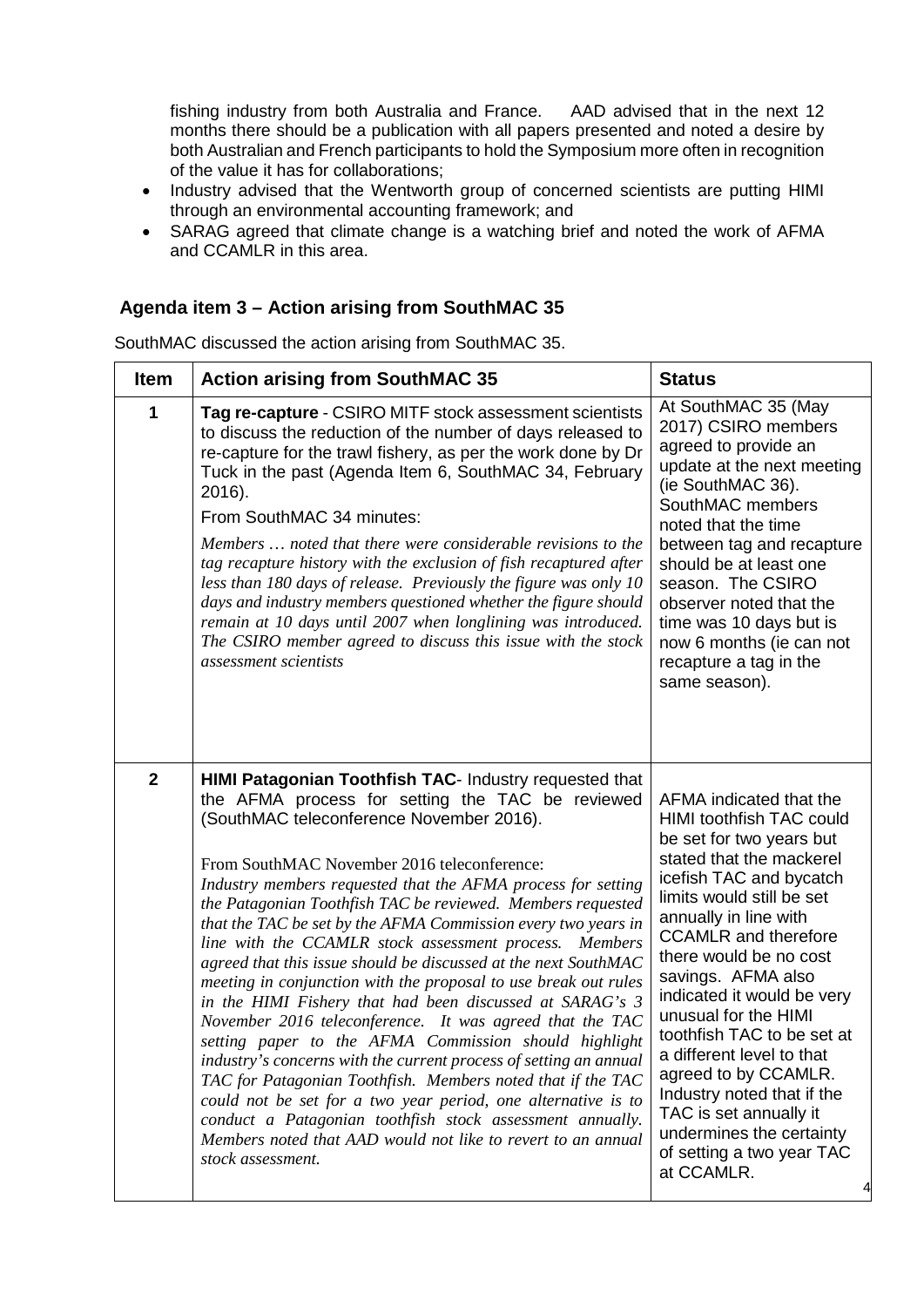| $\mathbf{3}$    | Timetable - Members requested a timetable for the HIMIF<br>and CCAMLR New and Exploratory fisheries so that all<br>data needs are meet (SouthMAC 35, May 2017)                                                                                                                                                                                                                                                                                                                   | The AFMA member noted<br>that this was a request<br>from SouthMAC, following<br>a similar timetable being<br>provided for the MITF.<br>Members agreed that<br>there is other work that is<br>a higher priority and that<br>the table does not need to<br>be developed.                                                                                                                                                                                                                                                                                                               |
|-----------------|----------------------------------------------------------------------------------------------------------------------------------------------------------------------------------------------------------------------------------------------------------------------------------------------------------------------------------------------------------------------------------------------------------------------------------------------------------------------------------|--------------------------------------------------------------------------------------------------------------------------------------------------------------------------------------------------------------------------------------------------------------------------------------------------------------------------------------------------------------------------------------------------------------------------------------------------------------------------------------------------------------------------------------------------------------------------------------|
| 4               | <b>MITF seabirds</b> - Industry expressed concern at the one<br>seabird limit and requested a review of the five species<br>listed in the SFR conditions. AFMA noted that the bird limit<br>was a SFR condition, and not part of the Management Plan,<br>and should be handled through the Threat Abatement Plan<br>(TAP) process. Industry asked if an update could be<br>provided at the next meeting on the bird population status.<br>(Agenda Item 7, SouthMAC 35, May 2017) | Members noted that this<br>item would be discussed<br>under action arising 5.                                                                                                                                                                                                                                                                                                                                                                                                                                                                                                        |
| $5\phantom{.0}$ | <b>MITF seabirds</b> - AFMA and AAD to discuss conservation<br>status of the birds with one bird limit at MITF. (From Agenda<br>Item 7, SouthMAC 35, May 2017)                                                                                                                                                                                                                                                                                                                   | Members noted the AAD<br>paper titled 'Seabird<br>species of concern in the<br>Macquarie Island<br>Toothfish Fishery.<br>Members noted the paper<br>stated that four out of five<br>birds are listed under the<br>Environment protection<br>and Biodiversity<br>Conservation Act. The<br>fifth bird (grey petrel) is<br>listed elsewhere. It was<br>agreed that AAD would<br>consult on how the birds<br>were originally listed<br>(under what criteria) to<br>enable a discussion on<br>decision rules for possible<br>removal from the list if<br>warranted (Action arising<br>1). |
| 6               | Gear loss/recovery - AFMA to present gear loss and<br>recovery in a table with overall net result reported                                                                                                                                                                                                                                                                                                                                                                       | This action was completed<br>with gear loss presented<br>under agenda item<br>13. SouthMAC agreed that<br>the new presentation is<br>the preferred format for<br>regular gear loss/recovery<br>agenda item.                                                                                                                                                                                                                                                                                                                                                                          |
| $\overline{7}$  | <b>ERA/ERM</b> - AFMA to provide CSIRO with gear loss and<br>recovery figures for the assessed years for both trawl and<br>longline.                                                                                                                                                                                                                                                                                                                                             | SouthMAC noted that this<br>action was completed with<br>all requested data<br>provided.                                                                                                                                                                                                                                                                                                                                                                                                                                                                                             |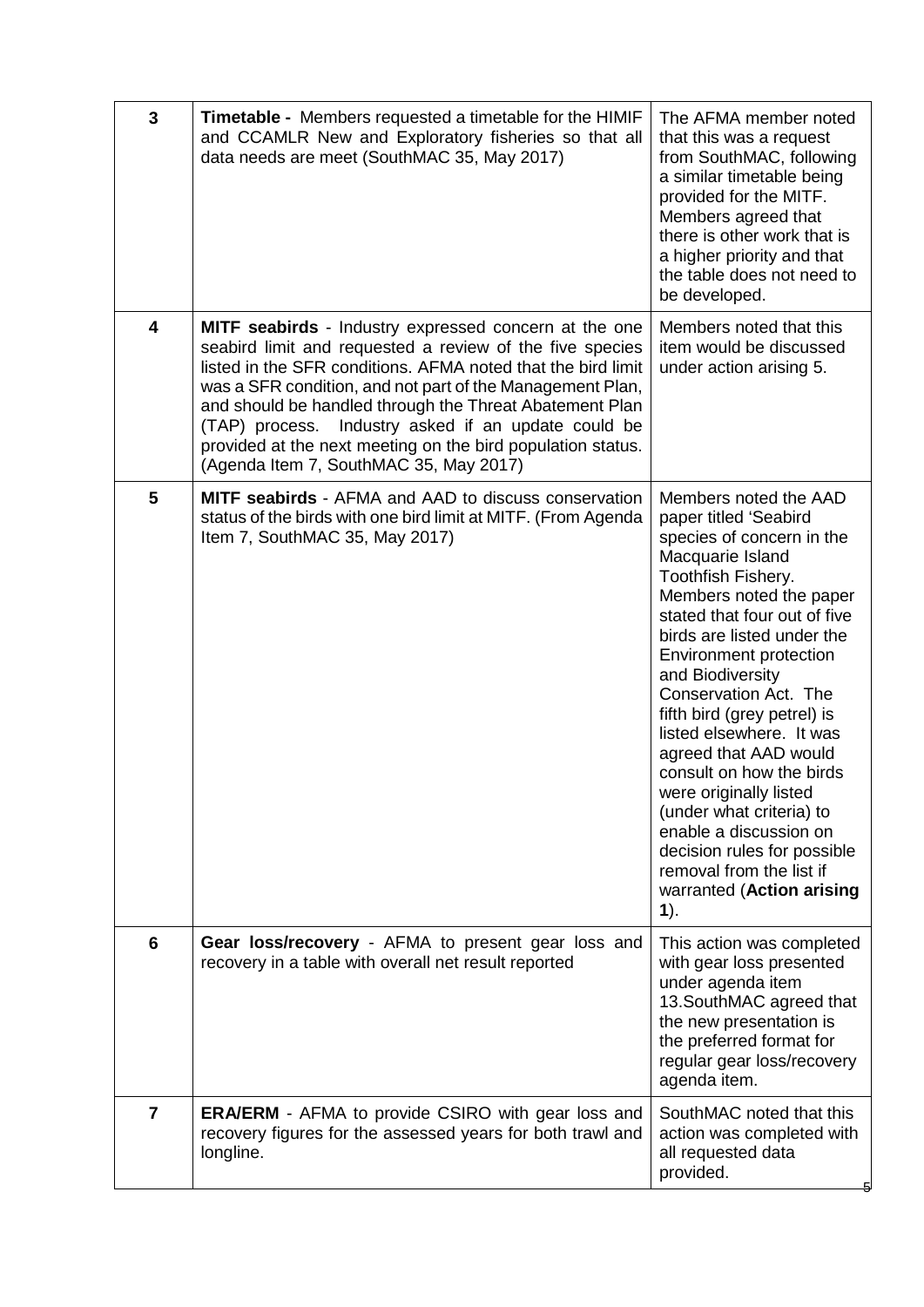# **Agenda item 4 – Correspondence**

SouthMAC noted that the following correspondence had been received between meetings:

- $\triangleright$  An email dated 17 May 2017 from Sarah Kirkcaldie attaching an advertisement for the position of Chief Executive Officer, Seafood Industry Australia;
- $\triangleright$  An email dated 7 June 2017 from Sarah Kirkcaldie seeking comments on the draft minutes from SouthMAC 35 held on 18 May 2017;
- An email dated July 2017 from Sarah Kirkcaldie seeking comments on AFMA's draft Strategic Research Plan 2017-22;
- An email dated 24 October 2017 from Sarah Kirkcaldie seeking members preferred date for the SouthMAC teleconference;
- $\triangleright$  An email dated 26 October 2017 from Sarah Kirkcaldie confirming the date of the November SouthMAC teleconference; and
- $\triangleright$  An email dated 22 November 2017 from Sarah Kirkcaldie seeking comments on the draft minutes from the November SouthMAC teleconference.

# **Agenda Item 5– Report on fishing operations**

Mr Arangio provided SouthMAC with a verbal update on fishing operations in the HIMIF.

Mr Arangio noted that in the 2016/17 HIMIF season Austral Fisheries Pty Ltd had 3 vessels fishing to the end of the season and caught all of their quota plus some of Australian Longline Pty Ltd's (ALPL) quota. Mr Arangio noted that Austral fisheries Pty Ltd vessels had attempted to recover lost gear from 1 December 2017 but that it was not as successful as previous attempts. Members noted that two Austral Fisheries vessels spent 2-3 days each looking for lost gear. Mr Arangio stated that all vessels are currently tied up in Mauritius with the Atlas Cove expected to leave port in about 10 days to do the random stratified trawl survey (RSTS). The Isla Eden and Corinthian Bay are expected to depart about a week after the Atlas Cove and they will be attempting to recover some lost gear before the longline season starts on 1 April 2018.

# **Macquarie Island Toothfish Fishery**

# **Agenda item 6 – Fishery Assessment Plan 2018 – 2020**

Members noted that the Fisheries Assessment Plan (FAP) is a requirement of the Macquarie Island Toothfish Management Plan 2006 and it is revised every two years. The AFMA member noted that a few issues arose during the last fishing year and proposals to resolve these issues have been incorporated into the draft MITF FAP 2018-2020. SouthMAC noted that the MITF FAP was discussed at SARAG and it was agreed that a continuation of a tagging rate of two tags per tonne of toothfish caught is appropriate for the MITF 2018/19 and 2019/20 fishing seasons. SARAG also agreed that a 60% tag overlap was acceptable however, 80% was better. Members further noted that industry has a responsibility to work with observers to achieve tag overlap.

SouthMAC noted that AFMA observers attended SARAG and it was beneficial to have them there.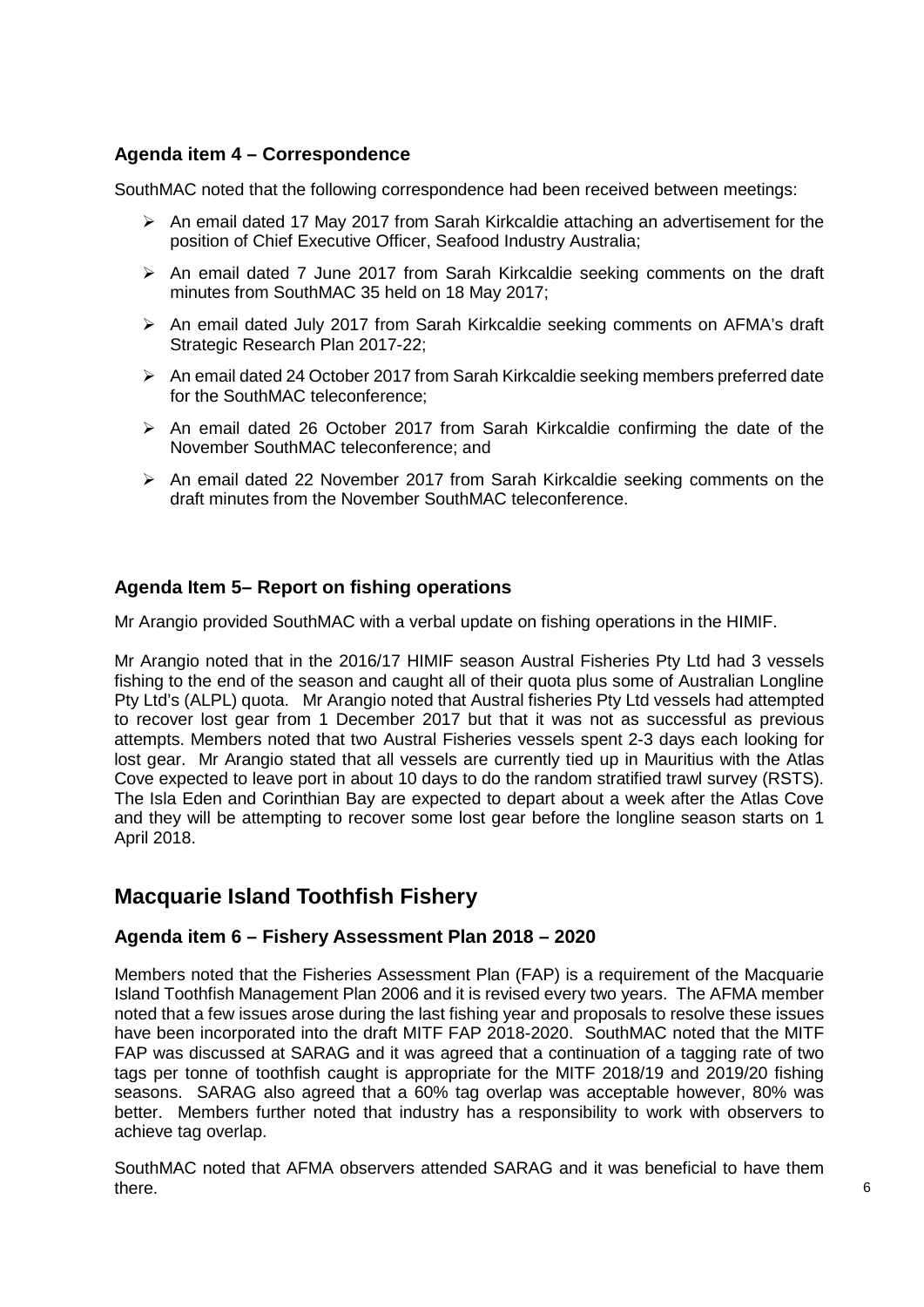Industry left the room and the remaining members noted that AFMA will be incorporating all changes discussed and will re-circulate the FAP to industry before seeking signatures (**Action arising 2**).

## **Agenda item 7 – Extension of Macquarie island season**

SouthMAC noted that AFMA has received a request from Industry to extend the Macquarie Island Toothfish Fishery season by one week at the end of the season (until 7 September 2018).

The AFMA member explained that because of trade reasons, ALPL expects to now unload product from the Macquarie Island Toothfish Fishery (MITF) into Tasmania each year noting that previously the unloads have typically occurred in New Zealand. Industry typically conducts two trips to the MITF each season. Steaming time from the fishery to Tasmania is approximately two days longer than to New Zealand, resulting in an extra four days mid-season travelling from and to Macquarie Island. In addition, facilities in Tasmania mean that unload will take an extra day. SouthMAC noted that this collectively results in a loss of 5 fishing days mid-longline season.

SouthMAC noted that the longline season is specified in the SFR conditions for the Fishery and the current longline season extends from 15 April to 31 August each year, when seabird activity in the area is considered to be lowest. Other seabird mitigation measures in place include:

- a requirement to use paired streamer lines;
- a requirement to use integrated weighted line;
- setting at night only; and
- a collective one seabird limit for five seabird species of concern.

SARAG considered Industry's request at its meeting on 28 February 2018. SARAG supported an ongoing one week extension to the Macquarie Island Toothfish Fishery longline season with a summary of seabird observations and interactions produced at the end of the 2018/19 season. SouthMAC noted that the review mechanism is important and will assist in determining if the mitigation measures are effective, if the proposed extended period is posing increased risk of seabird interactions and maximise operationally flexibility whilst protecting seabirds.

SouthMAC supported SARAG recommendation to extend the longline season with the summary of seabird observations and interactions to be produced. Members agreed that the decision to extend the longline season may be reviewed depending on results. If supported by the AFMA Commission, the new season dates for the Fishery will be 15 April to 7 September each year.

#### **Agenda item 8 – Stock assessment 2018-19**

SouthMAC noted that the AFMA Research Committee (ARC) call for proposals closed on 31 January 2018. One proposal was received relating to the MITF stock assessment for 2018-19. The CSIRO observer noted that the proposal was to replace the existing MITF stock assessment model. Members noted that the current SS (stock synthesis) assessment was no longer meeting the requirements of the fishery so options are to use the same model as CCAMLR (CASAL 2) or design something custom built. Dr Hillary noted that the advantage of a new model is that there is an opportunity to develop a model that is more fit for purpose but the disadvantage may be that it does not produce same results as the previous model. Members noted that the MITF has 2 regions (could have 3) so it needs a well-designed model so CSIRO recommended a specific new model would be the best options which would be 85- 90% the same as the current assessment (same inputs and run harvest control rule) but with a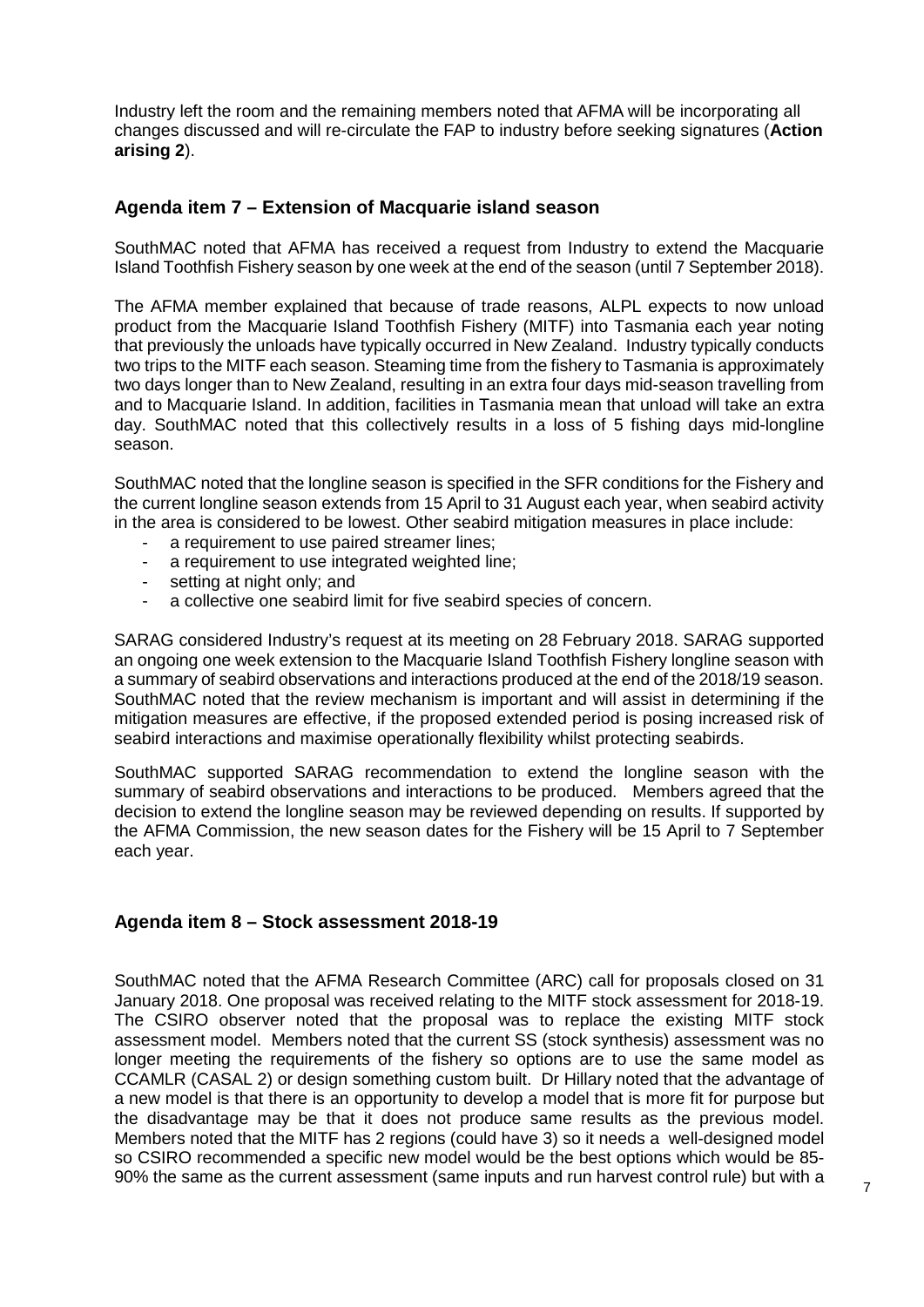change to how the tag data gets used. SouthMAC noted that CSIRO would run the new and old stock assessments concurrently and provide a bridging analysis.

The AFMA member noted that the process for research funding has changed and there is no longer an expression of interest phase. Members noted that the proposal will be considered by ARC on 6 March 2018.

Dr Hillary left the room and the remaining members agreed that a new stock assessment model for the MITF was required and fully supported the proposal.

# **Heard Island and McDonald Islands Fishery**

#### **Agenda item 9 – Ecological Risk Assessment**

SouthMAC noted that CSIRO, with input from AFMA, SARAG and SouthMAC, had finalised the Ecological Risk Assessment (ERA) of the HIMI Fishery for the following three methods:

- $\triangleright$  demersal longline
- $\triangleright$  demersal trawl
- $\triangleright$  midwater trawl

The finalized reports were discussed at SARAG yesterday and members had provided some additional editorial comments which will be sent to CSIRO and final documents can then be produced. The changes included re-wording the section regarding the impact of Patagonian Toothfish in the longline ERA as well as updating the table on when species were last assessed for both rockcod and skates and rays.

SouthMAC agreed that the Chair should write to CSIRO to thank them for all their work in producing the ERA's (**Action arising 3**). The AFMA member stated that it was a credit to the science and management of the Fishery that all species were at level 1 whereas in the previous ERA's some went to level 2.

#### **Agenda item 10 – Fisheries Management Strategy**

SouthMAC noted that AFMA management, in consultation with the relevant RAG and MAC, is required to develop a FMS within five years of completing the ERA for that Fishery.

Members noted that FMS are designed to integrate and replace previously existing and separate fishery specific management strategies (ie harvest strategies, ecological risk management strategies, research strategies and data strategies). The FMS is then used to guide the development of an integrated Annual Fishery Workplan, and AFMA's progress against each FMS (and thus its performance against legislated objectives and requirements including the Environment Protection and Biodiversity Conservation Act (EPBC Act) is reported in Annual Fishery Management Strategy Reports for each fishery.

The AAD requested that in producing the FMS, AFMA consider CCAMLR requirements to ensure they are addressed.

The AFMA member agreed to clarify if the FMS will be a public document (**Action arising 4**).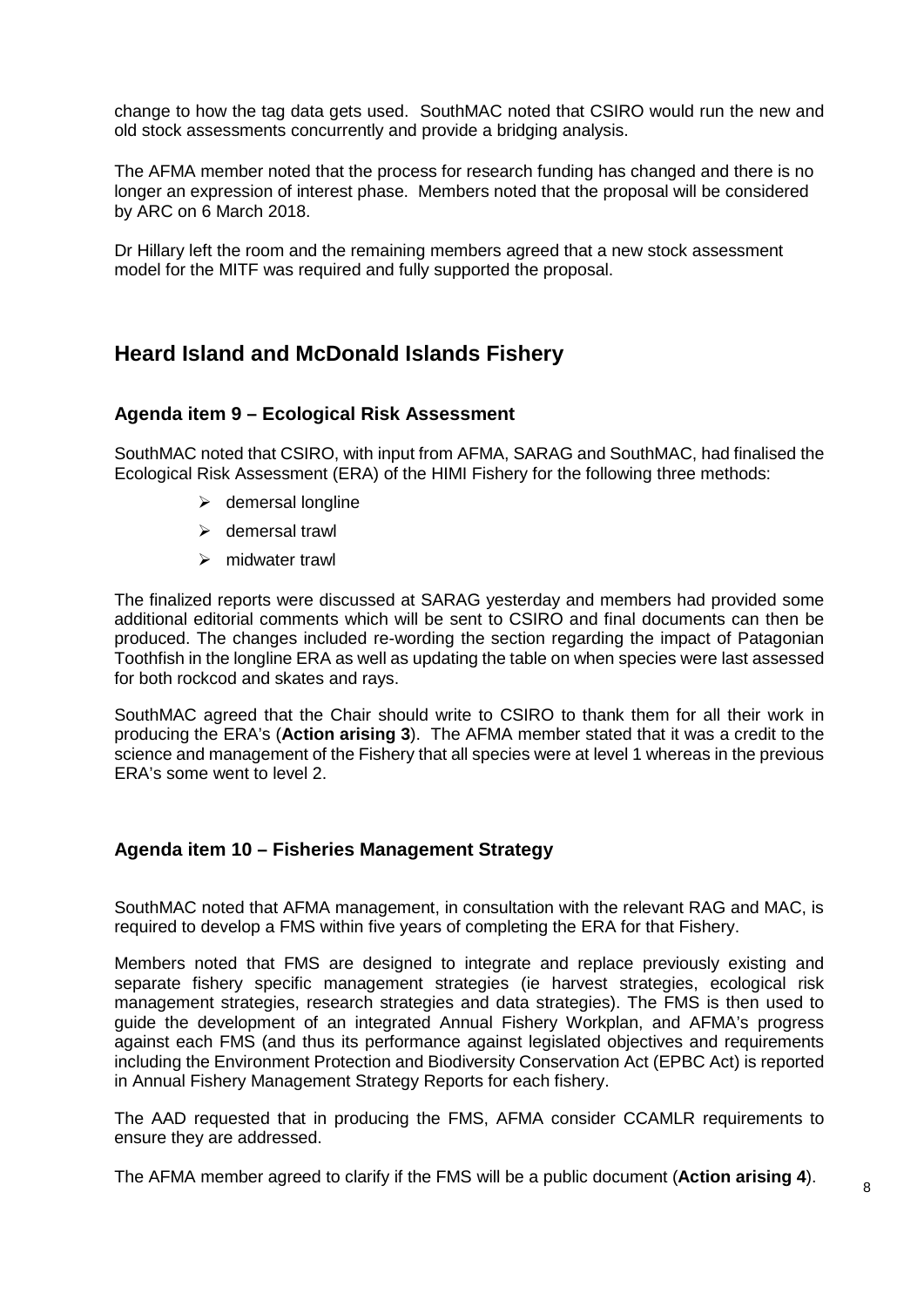# **Agenda item 11 – Fishery Assessment Plan 2018-2020**

SouthMAC noted that the FAP is a requirement of the Heard Island and McDonald Islands Fishery Management Plan 2002. Members noted that AFMA produced a draft 2017/18 – 2018/19 HIMI FAP which incorporated suggestions to clarify issues that have arisen over the past fishing year which was discussed at SARAG 57.

At SARAG 57 members agreed to incorporate the following into the new FAP:

- 2 tags per tonne;
- 60% (minimum) tag overlap but with an aim of 80%;
- industry and observers work together to achieve the tagging rate and tag overlap statistic;
- Remove the number of days required to complete the random stratified trawl survey (RSTS) but keep the same station number;
- include estimate of cost to industry to do RSTS and tagging (\$280,000 just for tagging program);
- The RSTS to start no earlier than 20 March and completed by 30 May but noted that there may be need to do another RSTS later in the season; and
- Additional editorial changes.

Industry left the room and the remaining members agreed that AFMA would incorporate the above changes and will re-circulate the FAP to industry before seeking signatures (**Action arising 5**).

# **Agenda item 12 – 25.5% minimum quota holding for trawl access**

SouthMAC noted that in November 2017, the AFMA Commission considered SouthMAC 35's support for continuing the three trawler limit in the HIMI Fishery beyond one year. The AFMA Commission noted the concerns raised by SouthMAC in removing the limit and agreed to extend the three trawler limit for one year, which is until 30 November 2018.

Members noted the AFMA Commission also requested that AFMA Management prepare an evidence based assessment of the three trawler limit against AFMA's legislative objectives, for consideration by the AFMA Commission at its November 2018 meeting. SouthMAC requested that AFMA management prepare this in consultation with SouthMAC, DAWR and any other stakeholders.

SouthMAC noted the Industry member provided the minutes from all previous SARAG and SouthMAC meetings where the 3 trawler limit had been discussed (SARAG 53, 54 and 55, SouthMAC 30, 31, November 2015 teleconference, 34, November 2016 teleconference and 35). SouthMAC noted Industry and AAD's strong support to retain the 3 boat limit as it forms part of a package of trawl management tools for the HIMI fishery that have been presented to CCAMLR from time to time. Industry highlighted that a considerable amount of time has been spent discussing this issue and questioned the efficiency of ongoing discussions. The Industry member also noted that there is no administrative burden to roll over the three trawler limit each year as part of the TAC setting Determination. Industry further noted that rolling over the three trawler limit as part of the TAC Determination meet's AFMA's legislative objectives including economic efficiency and international obligations. The AAD member noted that any consideration of the removal of the three trawler limit should be accompanied by a discussion on alternative mitigation measures including those discussed at previous meetings. One alternative previously discussed is to restrict the Fishery to the current trawl footprint but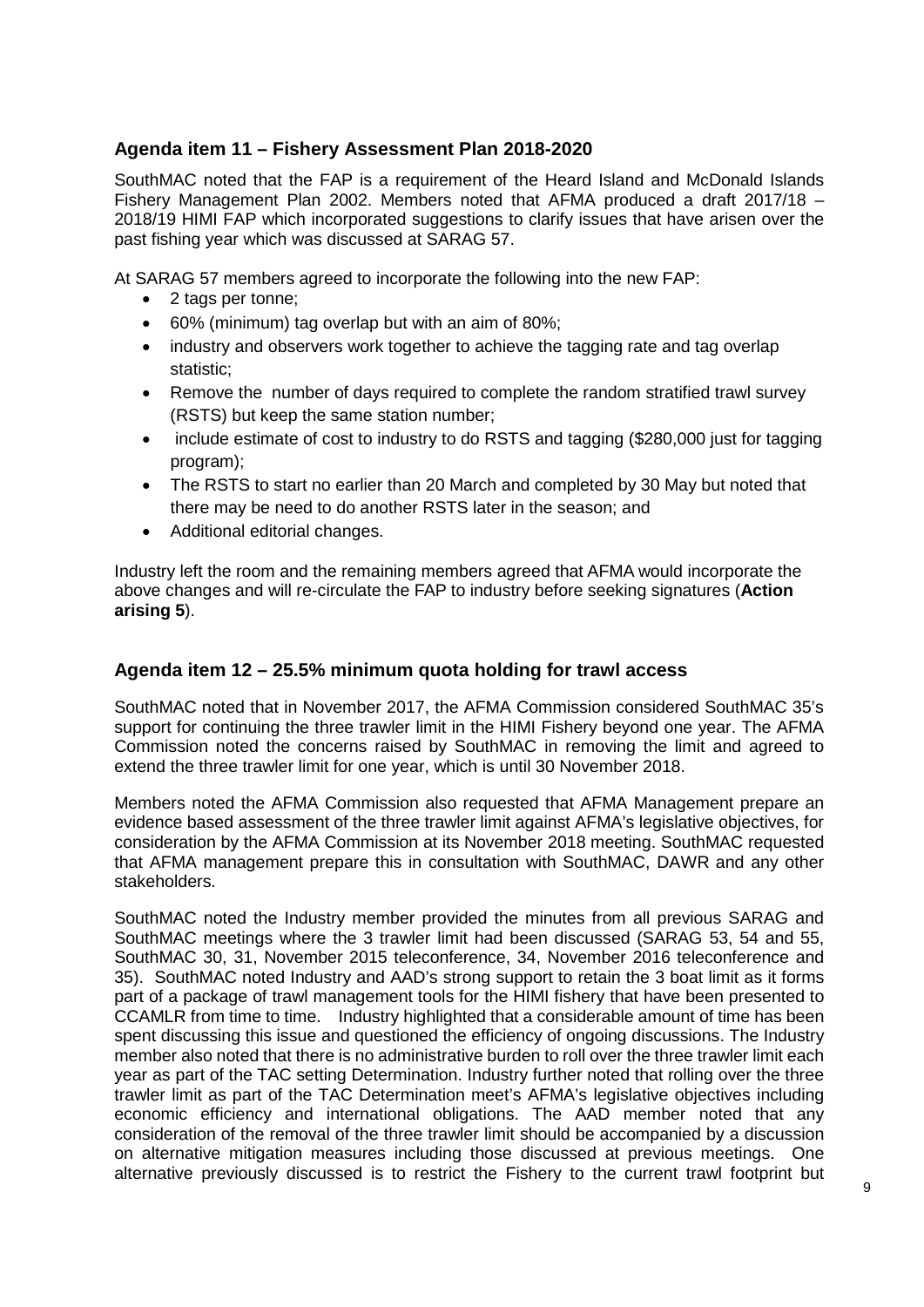members noted that this would require more consultation and was not the desired option for some stakeholders.

#### **Agenda item 13 – Update on longline gear loss and mitigation**

SouthMAC members noted the summary of gear loss in the sub-Antarctic fisheries over the last ten years.

Industry noted that in 2013 they had changed gear to thicker line to reduce loss but based on the summary the opposite thing may have happened so will be discussing with skippers and gear providers. Industry agreed that the fish caught on the lost longline should be included in the stock assessment. SouthMAC discussed management approaches to encourage skippers to recover gear and enforcing penalties if industry don't recover quantities of lost gear.

Industry proposed that, in addition to toothfish mortality on lost gear being incorporated into the stock assessment, the estimated catch on a company's net gear loss within a season be deducted from that company's quota holding in the following season. This would provide an incentive to recover gear.

The AAD member stated that it was important that CCAMLR is aware that boats may be active in the HIMI fishery prior to the start of the longline season, and that this activity is due to attempts at gear recovery.

Industry left room and SouthMAC agreed to recommendations to incorporate the lost fish in the stock assessment as well as AFMA exploring the feasibility of deducting the estimate of fishing mortality on the net gear loss per company, at the end of the season, from the following season's quota to encourage industry to recover gear.

In response to a discussion on the possible impacts of ghost fishing and benthic impacts of lost gear, Industry returned to the room and noted that it takes approximately two weeks for lost longlines to be cleared of all bait and catch (by decay, feeding by sealice or other). As such there was unlikely to be anything left on lines and the gear was unlikely to ghost fish. Industry further stated that Integrated Weighted Line has limited movement on the seabed.

# **CCAMLR New and Exploratory Fisheries**

#### **Agenda item 14 – Expressions of Interest for 2017/18 season**

SouthMAC noted that AFMA released the AFMA-AAD Guide to CCAMLR New and Exploratory Fisheries on 21 February 2018. Members noted that the guide used to include an expression of interest stage but that had been removed this year to remove administrative burden. AFMA requested that, as well as the requirements of the Guide, industry inform AFMA as soon as possible if they are intending on submitting a proposal. Austral Fisheries Pty Ltd noted that they would not be submitting a proposal to fish in CCAMLR new and exploratory fisheries this year.

Members noted that CCAMLR member country Exploratory Fisheries Notifications are required to be submitted to the CCAMLR Secretariat by 1 June 2018. , AAD, with input from AFMA and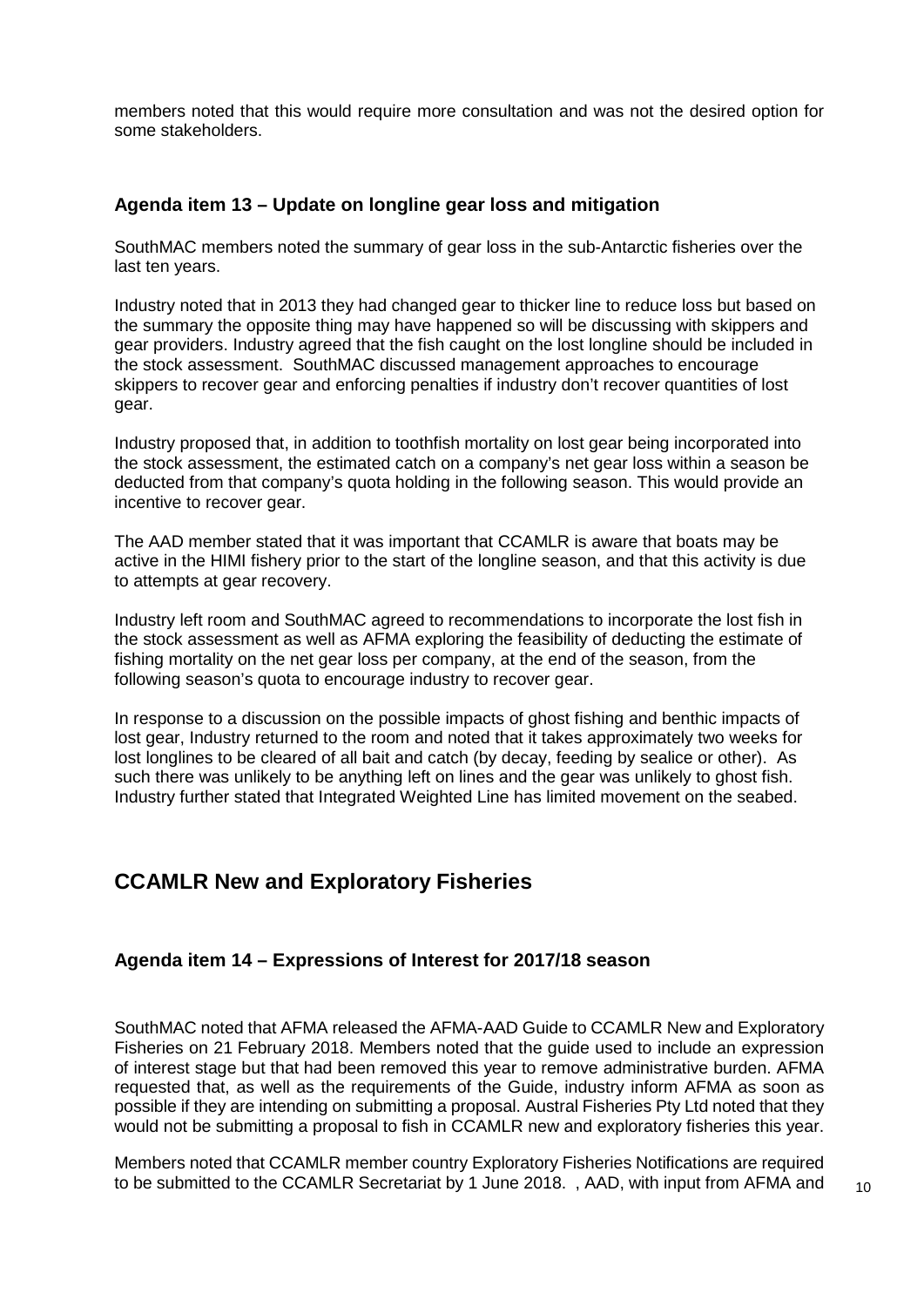the applicants, will prepare the research components of the applications, prior to lodging a full proposal with the CCAMLR Secretariat.

## **Agenda item 15 – Olympic fisheries in CCAMLR areas 88.1 and 88.2**

SouthMAC noted that during the 2016/17 and 2017/18 fishing seasons, some parts of CCAMLR Exploratory Fisheries in areas 88.1 and 88.2 were closed with either significantly more or significantly less of the total catch limit taken. The AFMA member explained that in 2017/18 the CCAMLR Secretariat used 2016/17 data to predict when a fishery should close but 2016/17 was a good year with little sea ice which was very different to conditions in 2017/18. SouthMAC noted that the CCAMLR Secretariat had circulated a summary of fishery forecasting and closure notices for the exploratory fisheries for subarea 88.1 and SSRUs A and B in Subarea 88.2 outside the Ross Sea region MPA. SouthMAC noted that this issue was likely to receive considerable discussion in the intersessional period and at CCAMLR 2018, specifically catch management in these areas with the increasing number of vessels participating in these Olympic style fisheries.

The AAD member noted that the CCAMLR exploratory fishing notification for Ross Sea region will be different this year with 88.1 and 88.2 a and b to be considered one 'area' and notification for 88.2 c-h to be considered the other area.

# **Finance**

#### **Agenda item 16 – 2018/19 budget process**

SouthMAC noted that in March 2018, AFMA is expecting to consult with the Commonwealth Fishers Association (CFA), and the fishing industry more broadly, on the draft 2018-19 budget. SouthMAC will then be provided with an opportunity to comment on the draft budget.

The AFMA member noted that staffing hasn't changed in Antarctic fisheries section so should be similar to the 2017/18 budget.

# **Other**

#### **Agenda item 17 – Other business**

#### **17 a – Skate and ray handling guide**

The AFMA member noted that following desktop research, consultation with observers, consideration of WG-FSA 2017 discussions and to provide guidance on best practice handling, AFMA has developed a draft Skate Best Practice Handling Guide. SouthMAC noted that in addition to the Guide, AFMA has also amended statutory fishing right conditions to ensure that the condition of skates and rays are properly assessed. AFMA considers that the condition of skates and rays cannot be properly assessed if the skate/ray is only brought alongside the vessel and is not examined at a closer distance by a crew member. This is supported by WG-FSA's 2017 consideration of the issue. As such AFMA management proposed that the SFR condition be amended to read:

*All skates and rays must be brought on board or alongside the roller to be checked for tags and for their condition to be assessed. Recaptured tagged skates and rays should not be re-*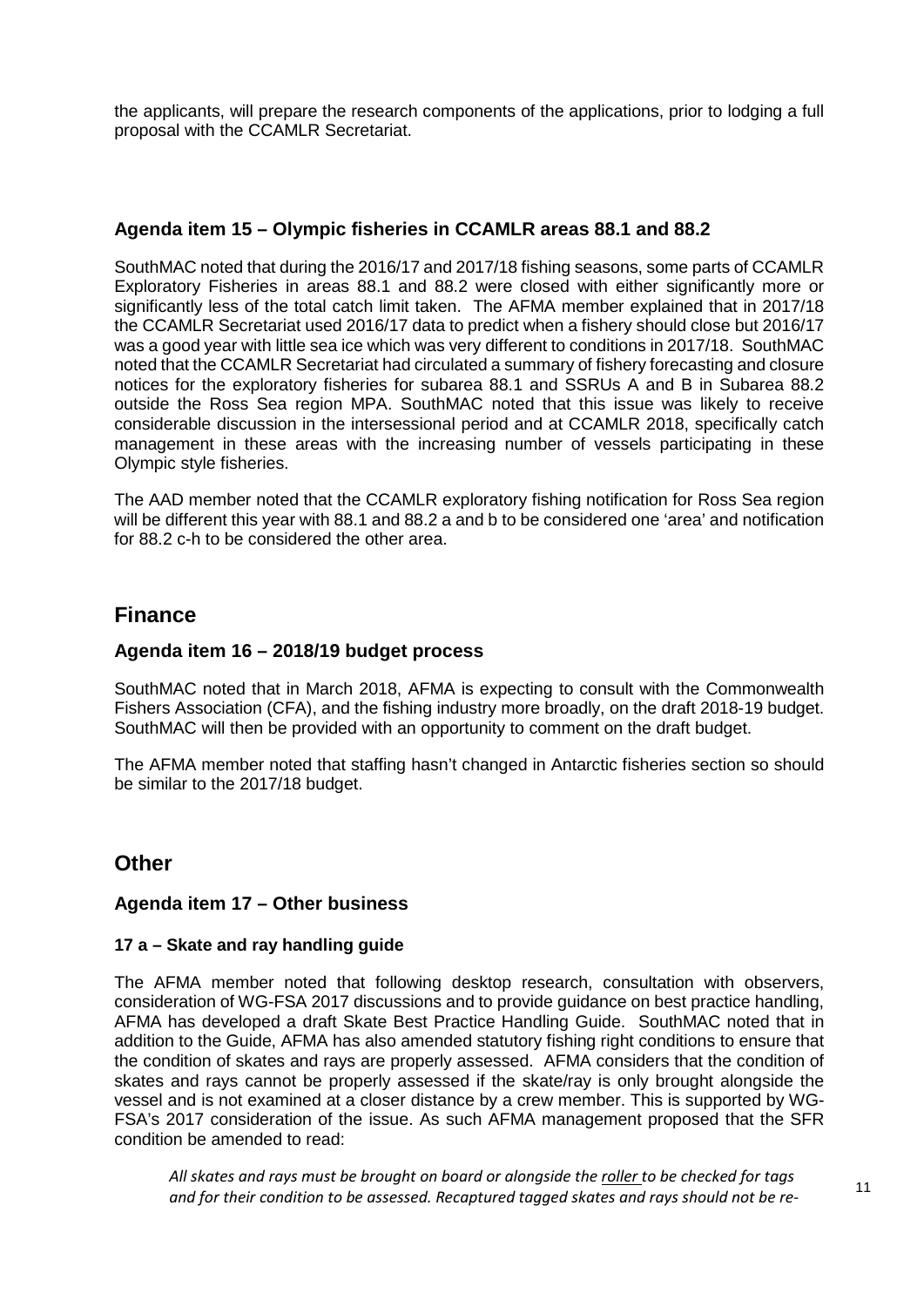*released. Unless otherwise specified by scientific observers, all other skates and rays caught alive with a high probability of survival should be released alive, by the boat, by cutting snoods, and when practical removing the hooks.*

SouthMAC noted that SARAG supported the draft Skate Best Practice Handling Guide prepared by AFMA and that SARAG agreed that the SFR conditions should be amended as recommended by AFMA.

SouthMAC noted that AAD had produced a paper for SARAG that examined the life status of skates and rays from observer data against vessels to see if there are any patterns that could support the development of a standard set of procedures for handling skates and rays in the Patagonian Toothfish Fishery at HIMI. The paper was considered at SARAG 57 and members noted that based on observed counts of skates and rays during the line observation period in 2016 and 2017, the fate of skates and rays (alive or dead) varied strongly between vessels and years and no particular pattern was obvious. SARAG also noted that the AFMA observers at SARAG also mentioned that the number of skate deaths did not seem accurate.

Members noted that observer counts are not currently accurate and usually done on a monitor scaling up 40% (observation). Industry suggested retaining 10 skates and collecting data as an indicative proportion.

SouthMAC supported the Skate Best Practice Handling Guide and noted that it will be finalized shortly and sent to Industry (**Action arising 6**). Members also supported the amendment to the SFR conditions.

SouthMAC discussed the issue of returning of elasmobranchs (dead and alive) to the water. Members noted that CCAMLR states that all elasmobranchs can be returned but the HIMI Management Plan states they must be retained, however the new SFR condition will clarify that skates and rays with a high chance of survival should to be returned to the water. SouthMAC noted that all practical measures must be taken to ensure sleeper sharks are released alive.

#### **Agenda item: 17b Update on US Marine Mammal Imports**

SouthMAC noted that the United States has established import provisions that require harvesting nations to meet US standards for fisheries management with regard to interactions with marine mammals within the next 5 years. As part of this, the US sought information on each export fishery's recorded interactions with marine mammals and management measures to mitigate marine mammal interactions.

SouthMAC noted that they had previously been briefed on the expected process and timelines for Australia to submit relevant information to the National Oceanic and Atmospheric Administration (NOAA). The Department of Agriculture is leading Australia's input into this process with AFMA providing fishery specific information on historic numbers of marine mammal interactions, descriptions of the characteristics of each fishery (number of boats, methods, area of operations etc.) and current regulatory measures and physical mitigations in place to protect marine mammals.

Members noted that in April 2017 Australia provided a comprehensive submission to NOAA on each of its fisheries. As well as providing the required information, the submission sought to achieve a blanket exemption for all Australian export fisheries due to Australia being able to demonstrate a comparable level of protection for marine mammals. The outcome of this application for a blanket exemption is not yet known.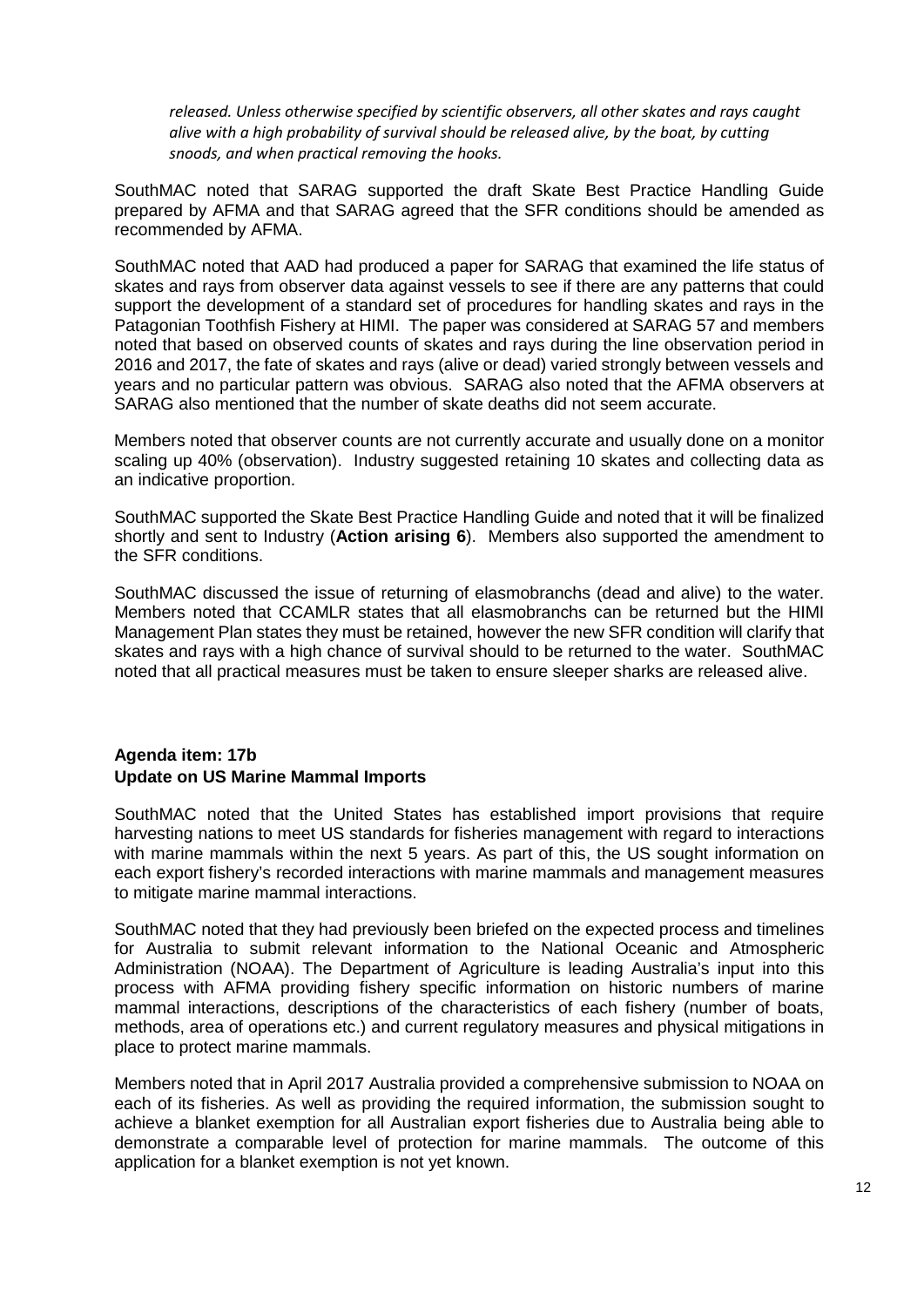SouthMAC noted that AFMA will provide further advice to the SouthMAC once the outcome of this application has been determined. Members expressed concern that if there is a blanket rule and there is an issue in one Australian fishery it could cause problems for the sub-Antarctic fisheries. AFMA agreed to clarify what will happen if there is a blanket rule and the issue is not common to all fisheries (**Action arising 7**).

#### **Agenda item: 17c - Indigenous and recreational membership on MACs**

SouthMAC noted that on 29 January 2018, Dr Nick Rayns, AFMA, wrote to the Chair providing an update on AFMA's implementation of the *Fisheries Legislation Amendment (Representation) Act 2017* which came into effect in November 2017. Members noted that as part of the implementation AFMA will extend membership of MACs to include recreational and indigenous members where it is considered appropriate.

Members noted that there is no historical or current involvement of either recreational or indigenous fishers in sub-Antarctic waters. As such, members did not see an immediate need to involve these parties in SARAG or SouthMAC. However, members agreed that indigenous and/or recreational fishers should be encouraged to attend SARAG and/or SouthMAC as observers if they expressed an interest to do so. Members did not have any additional comments on the changes to FAP 12 or FMP 1.

# **17d Seabird sub strategy**

SouthMAC noted that AFMA has drafted a Seabird Bycatch Strategy (the seabird strategy) which is the first of a suite of sub-strategies being developed under the overarching AFMA Bycatch Strategy. The AFMA Bycatch Strategy serves as a guide for responding to bycatch issues across Commonwealth Fisheries in order to operationally pursue the objectives of the Government Bycatch Policy and higher legislation.

The AFMA member informed the group that the strategy aims to ensure consistency in the management of interactions between seabirds and Commonwealth fisheries using a risk based approach. This includes improved data collection and monitoring of seabird interactions; applying appropriate mitigation and management measures; streamlining consultative arrangements for seabird bycatch management; improving environmental stewardship by fishers and understanding cumulative impacts of Commonwealth Fisheries.

Members noted that the draft seabird strategy has been distributed for comment internally within AFMA, and externally to other government organisations and environmental non-government organisations. The conservation member requested that AFMA ensure that relevant smaller NGOs have been consulted eg Birds Tasmania.

The AAD member noted that AAD's comments had been provided by their seabird expert which were not reflected in the version presented to SouthMAC. The AAD member requested that AFMA liaise with the seabird expert and also ensure that CCAMLR requirements are taken into account in the Strategy.

Industry stated that the strategy needs to be consistent with all international obligations, the TAP as well as the National Plan of Actions for seabirds.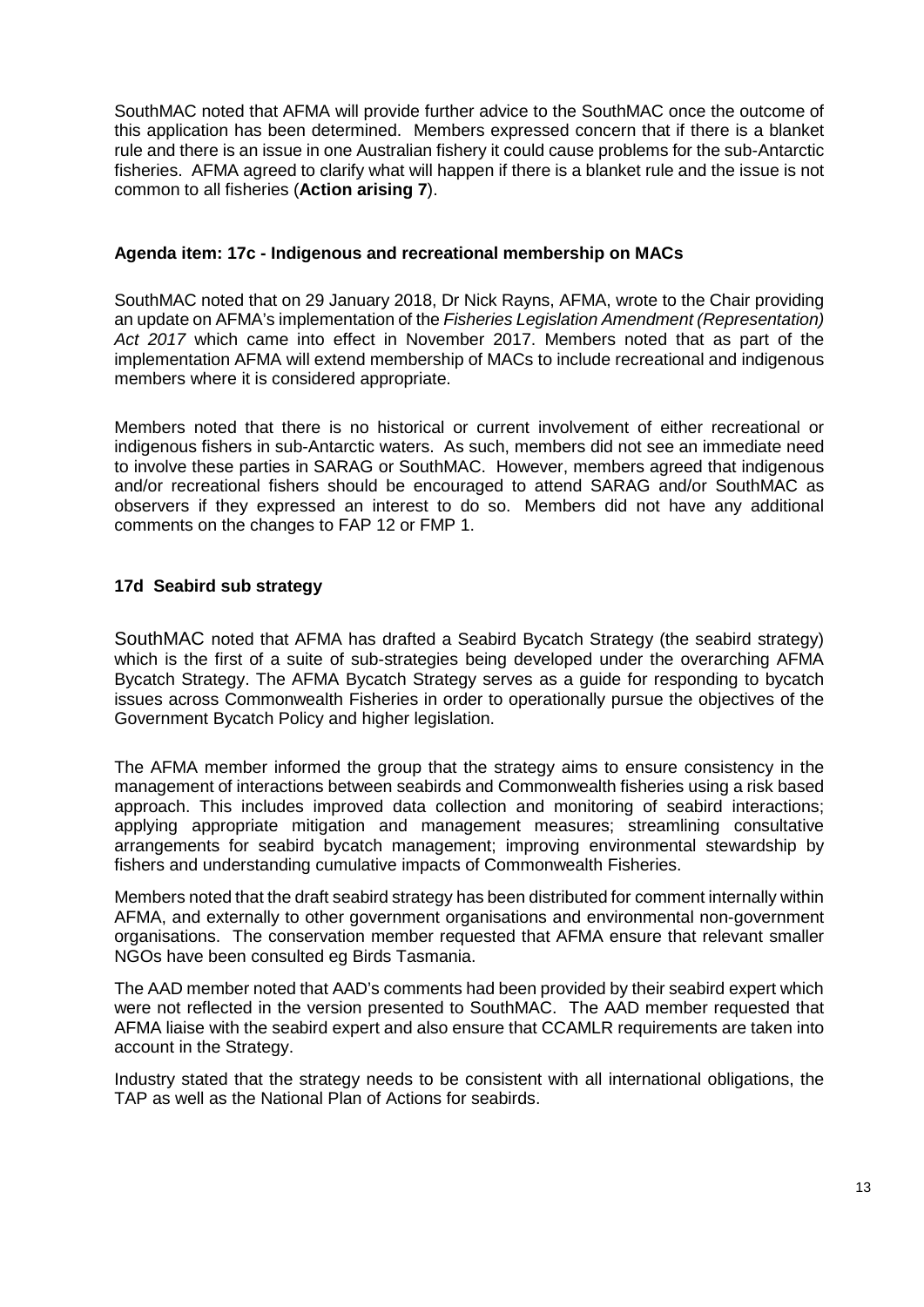#### **17e Slavery**

Industry noted that about a month ago Monterey Bay Aquarium produced a seafood slavery risk tool that came to conclusion that the Australian Toothfish Fishery was a high risk to slavery. Industry explained that Australia gives effect to the matters addressed by the *Minimum Age Convention, 1973* through other measures. Members noted that industry and the Australian Government have been working with Monterey Bay in the last month and yesterday it was revised and the Fishery has been reconsidered and now is low risk.

#### **17f. Wentworth**

Industry informed SouthMAC that in 2008, the Wentworth Group of Concerned Scientists and other experts in science, economics, statistics and public policy, published the Accounting for Nature model. This model places scientific information about the condition of environmental assets (native vegetation, soil, rivers, and fauna) into an accounting framework. This can help community and policy makers to understand complex scientific information that is needed to underpin policy and evaluate investment decisions, and the success of these investments over time.

SouthMAC noted that the Wentworth Group had a lot of success on land and is now moving into marine environment and had approached Austral Fisheries Pty Ltd to help develop an environmental account for two Australian fisheries: the Patagonian Toothfish Fishery around Heard Island and McDonald Islands, as well as the Northern Prawn Fishery.

SouthMAC noted that the Patagonian Toothfish Fishery account will use the Accounting for Nature model to combine scientific information about the condition of the fishery into a common unit of measure called an environmental condition (Econd). Econds are scored between 0 and 100, where 100 represents the fishery in an undegraded state. Industry noted that the model will show how much work has been done in the Fishery and encouraged members to look at their website.

#### **17 g Integrated Marine Observer System (IMOS)**

Mr Exel stated that he attended day one of the annual conference on IMOS. IMOS is a nationally funded program that has been routinely operating a wide range of observing equipment throughout Australia's coastal and open oceans, making all of its data accessible. Mr Exel noted that the collection of data in Australia is phenomenal and explained that there is a marine funding requirement in the next few years regarding effective system for repository of data. Mr Exel explained that SARAG/SouthMAC are not effectively using/plugging in to the data that they have for example, underwater vehicles were discussed on first day. Industry will be speaking to CSIRO to discuss hydrophones and whale sounds.

#### **17h. SouthMAC membership**

SouthMAC noted that membership on the MAC expires on 30 June 2018. AFMA is currently completing the appointment of a Chair and once that process is complete there will be an advertisement seeking other members for SouthMAC.

#### **Agenda item 18 - Next meeting**

SouthMAC agreed to meet via teleconference on 8 November 2018 at 10:30am to discuss the outcomes of CCAMLR. Members agreed the next face-to-face meeting of SouthMAC would be held in Hobart in early 2019 in conjunction with SARAG,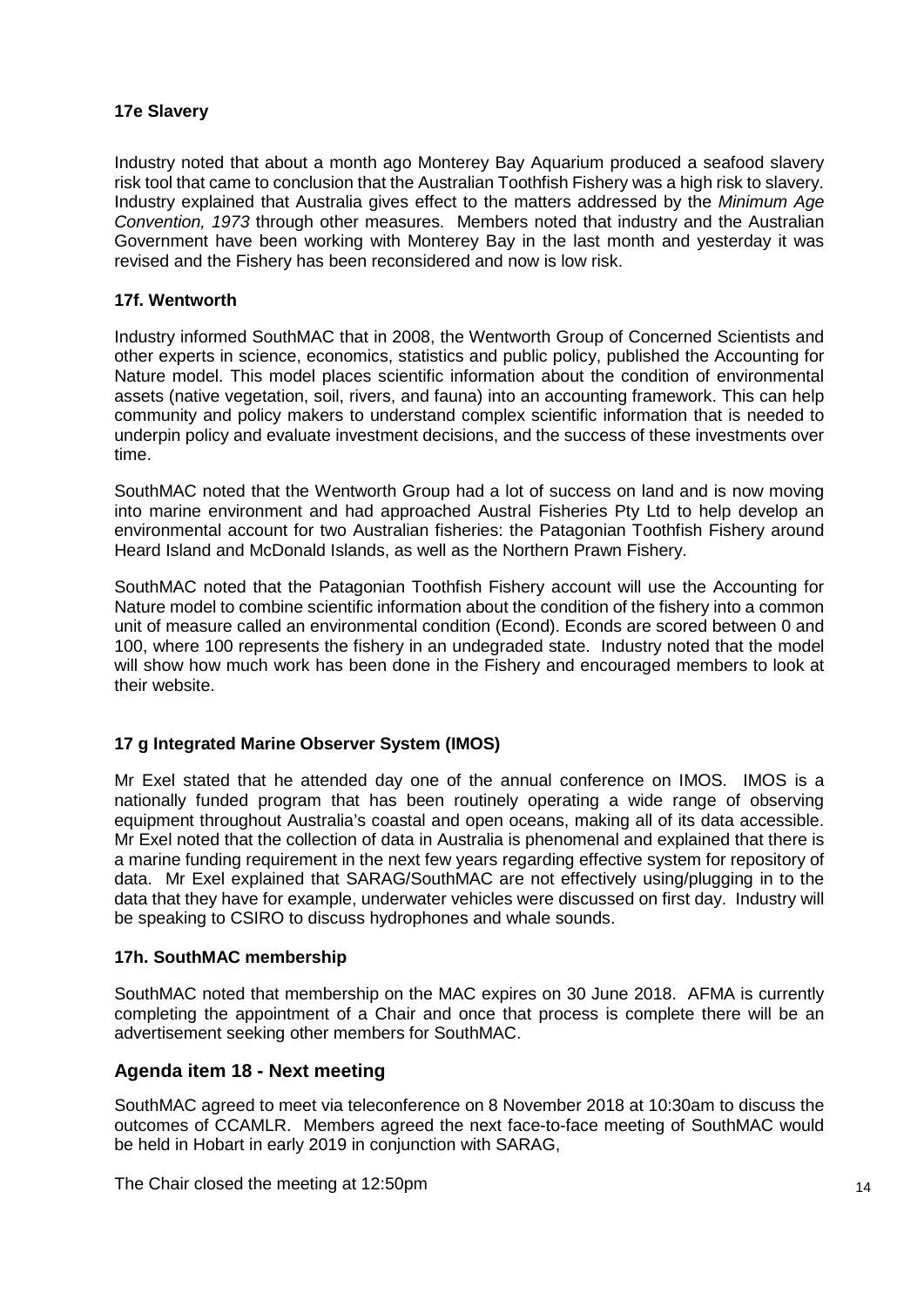# **Sub-Antarctic Fisheries Management Advisory Committee (SouthMAC) - Meeting 36**

Final Agenda **Thursday 1 March 2018 8.30am – 3.00pm Cove Room - CSIRO Marine Laboratories Castray Esplanade, Hobart**

# **Introduction**

| $\mathbf 1$ . | <b>Preliminaries</b> |                                                           |             |                  |
|---------------|----------------------|-----------------------------------------------------------|-------------|------------------|
|               | 1.1                  | Declaration of interests                                  | Chair       | For Discussion   |
|               | 1.2                  | Apologies                                                 | <b>AFMA</b> | For Information  |
|               | 1.3                  | Adoption of Agenda                                        | Chair       | For Decision     |
| 2.            |                      | Minutes from SouthMAC 35 and November teleconference AFMA |             | For Information  |
| 3.            |                      | <b>Action Arising</b>                                     | AFMA        | For Discussion   |
| 4.            |                      | Correspondence                                            | AFMA        | For Discussion   |
| 5.            |                      | Update on fishing operations (HIMI, MITF, Exploratory)    | All         | For Information* |

# **Macquarie Island Toothfish Fishery**

| 6. | Fishery Assessment Plan 2018 - 2020  | AFMA | For Decision       |
|----|--------------------------------------|------|--------------------|
|    | Extension of Macquarie Island season | AFMA | For Recommendation |
| 8. | Stock assessment 2018-19 proposal    | AFMA | For Comment        |

#### **Heard Island and McDonald Islands Fishery**

| 9.  | <b>Ecological Risk Assessment</b>            | AFMA | For Information            |
|-----|----------------------------------------------|------|----------------------------|
| 10. | <b>Fisheries Management Strategy</b>         | AFMA | For Information            |
| 11. | Fishery Assessment Plan 2018 - 2020          | AFMA | For Decision               |
| 12. | 25.5% minimum quota holding for trawl access | AFMA | For Information            |
| 13. | Update on longline gear loss and mitigation  |      | Indus/AFMA For Information |

# **CCAMLR New and Exploratory Fisheries**

| 14. | Call for proposals for 2018/19 season           | AFMA | For Information* |    |
|-----|-------------------------------------------------|------|------------------|----|
| 15. | Olympic fisheries in CCAMLR areas 88.1 and 88.2 | AFMA | For Discussion   | 15 |